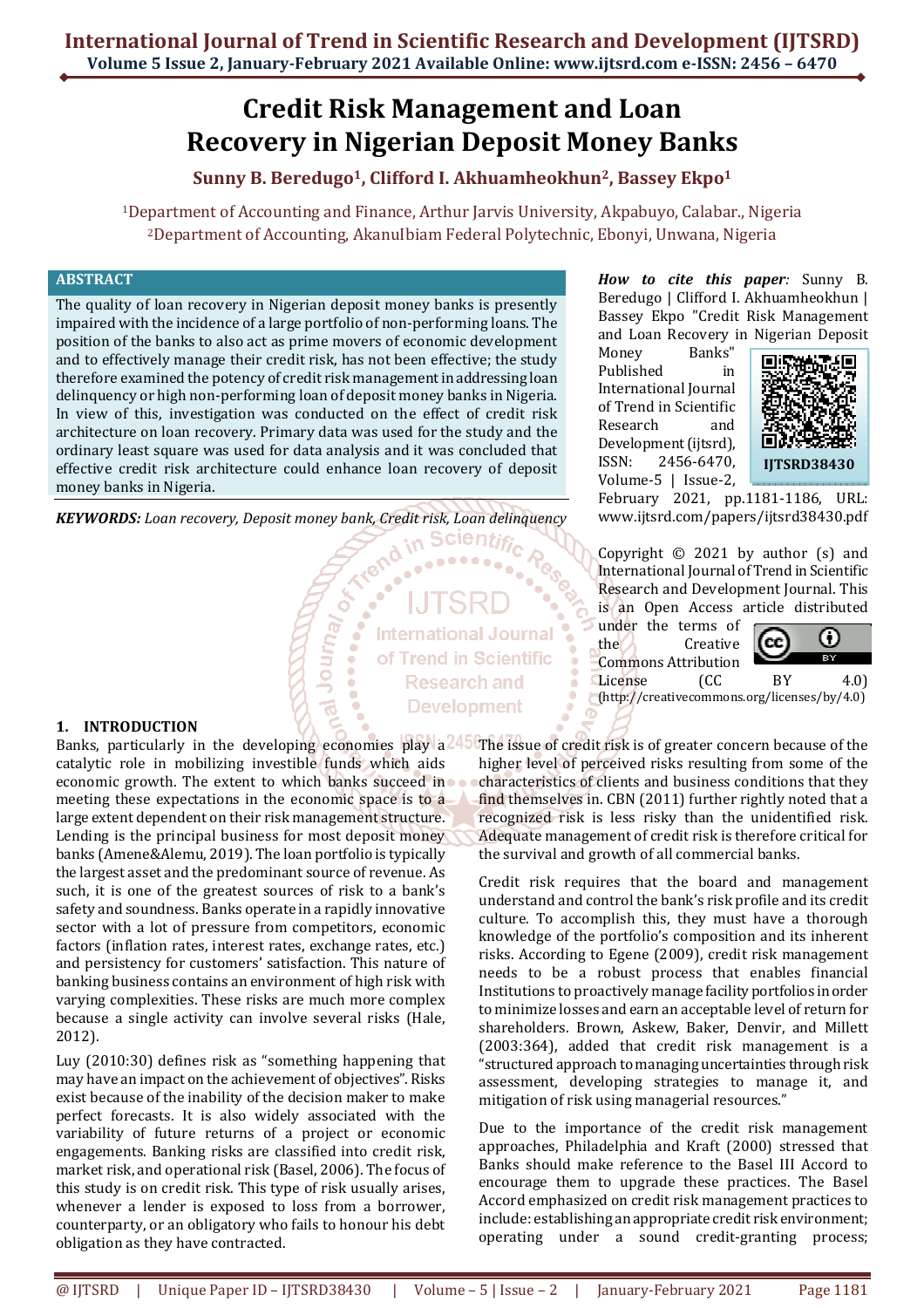maintaining an appropriate credit administration, measurement and monitoring process and ensuring adequate controls over credit risk.

It follows therefore that, compliance with the Accord means a sound approach to tackling credit risk has been taken and this ultimately improves bank performance. It is against this background that this study examines the credit risk management approaches adopted by deposit money banks Nigerian during a ten years period ending in 2018.

Deposit money banks are expected to bridge the gap between the surplus and deficit units of the economy in order to encourage the flow of credits while limiting credit risk. This study was borne out of the fact that some banks are not adequately living up to the expectations of effective credit risks management. this

The quality of loans and recovery by deposit money banks are presently being impaired with the incidence of a large portfolio of non-performing loans, in spite of the provisions of the Basel II Accord. The position of the banks to also act as prime movers of economic development and to effectively manage their credit risk, have not been effective; if not, why then should banks be saturated with high nonperforming loans? Can effective credit risk architecture correct these anomalies? These are some of the issues addressed in this article. It is in view of this the study investigates the effect of credit risk architecture on loan recovery of selected banks in Nigeria.

#### **2. LITERATURE REVIEW AND THEORETICAL FRAMEWORK**

The study is underpinned on loan pricing and collateralized lending theories. The former is premised on the fact that if banks set interest rates too high, they may induce adverse all selection problems because high-risk borrowers are willing to accept these high rates, which might invariably leads to delinquency (Carletti, Cerasi&Daltung, 2006); while, the mechanism of the latter is rooted in the binding role of collateral on the borrower which favours the alignment of his interests on the bank's interest (Saunders & Linda, 2002).

Management of credit risks has been identified to be critical for the survival and growth of banks. Credit risk infrastructure usually depends to a very large extent on the risk appetite and culture of the company. This architectural consideration revolves on maintaining tight credit risk metrics which largely need to be delivered in real time, depending on the product set and markets covered. Tight credit risk management means that there is a need to restrict the size of the individual manager (or group, smaller or larger) directional bias; it has to maintain well defined, monitored and acted upon drawdown limits (Coyle, 2000:47).

The framework of this article sets out that Banks are expected to issue an updated version of their credit risk management policy each year. This ensures that the overall credit risk management approach is in line with current best practice. In order to be successful, the Credit risk management architecture needs to be comprehensive. The credit risk architecture no doubt sets the tone for credit risk management organisation and arrangements. By this the board of directors will direct and monitor the activities of the credit management committee, who in turn reports to the board for evaluation in order to achieve greater success and the enhancement of credit quality (Coyle, 2000:47).

### **2.1. Credit Risk Management**

The main source of credit risk include, limited institutional capacity, inappropriate credit policies, volatile interest rates, poor management, inappropriate laws, low capital and liquidity levels, direct lending, massive licensing of banks, poor loan underwriting, laxity in credit assessment, poor lending practices, government interference and inadequate supervision by the central bank (Kithinji, 2010).An increase in bank credit risk gradually leads to liquidity and solvency problems. Credit risk may increase, if the bank lends to borrowers it does not have adequate knowledge about. Although, Kishori and Jeslin (2017) discovered that credit risk management have a significant negative effect on the financial performance of the bank.

According to Chen and Pan (2012:16), credit risk is "the degree of value fluctuations in debt instruments and derivatives due to changes in the underlying credit quality of borrowers and counterparties". Credit risk management maximizes banks' risk adjusted rate of return by maintaining credit risk exposure within acceptable limits in order to provide framework for understanding the impact of credit risk management on banks' profitability (Kargi, 2011). Credit risk management is also "the identification, measurement, monitoring and control of risk arising from the possibility of default payment of a loan contract" (Twumasi, 2001:12).

Anaemeje (2007:16) opined that "horizon of development of credit, better credit culture, positive macroeconomic and business conditions lead to lowering of Non-performing Loans (NPLs)". In its annual report CBN (2010), noted that management of NPLs by banks remains an area of concern, particularly, due to the likelihood of worsening of the quality of restructured loans. The nonperforming loans of banks are an important criterion to assess the financial health of the banking sector. It reflects the asset worth, credit risk and competence in the allocation of resources to the productive sectors.

# **2.2. Risk Management Architecture**

Risk system architecture is a system with a number of core components that collaborate and react to external events and perform required actions. Some of the core functions of the system include the ability to keep track of all the activities executed as part of the trading operation, the ability to track the most current risk profile as well as the "as-of-date" status at some point in the past (Taleb,1996). In order to support such functions, the system requires a complex infrastructure, made even more complicated by the requirements of the Sarbanes-Oxley acts which enforce complete auditing (Fabozzi, 1996). Simultaneously the system needs to be responsive enough so as to allow for adhoc user commands. By implementing these functions the risk system executes the actions needed such as estimating risk explanatory parameters, recalculating affected positions and keeping in line with the changing underlying prices and associated markets (Das, 1994).

Credit risk management architecture sets out the machinery for the day-to-day administration of risk assets. Although, the organizational structure of the lending function varies from bank to bank, the system adopted by a particular lending institution is largely determined by the board's attitude towards delegation of authority to the rank and file of loan officers, the character and quality of the lending officers, and the bank's size and its loan portfolio. The machinery for routine administration, in respect of the bank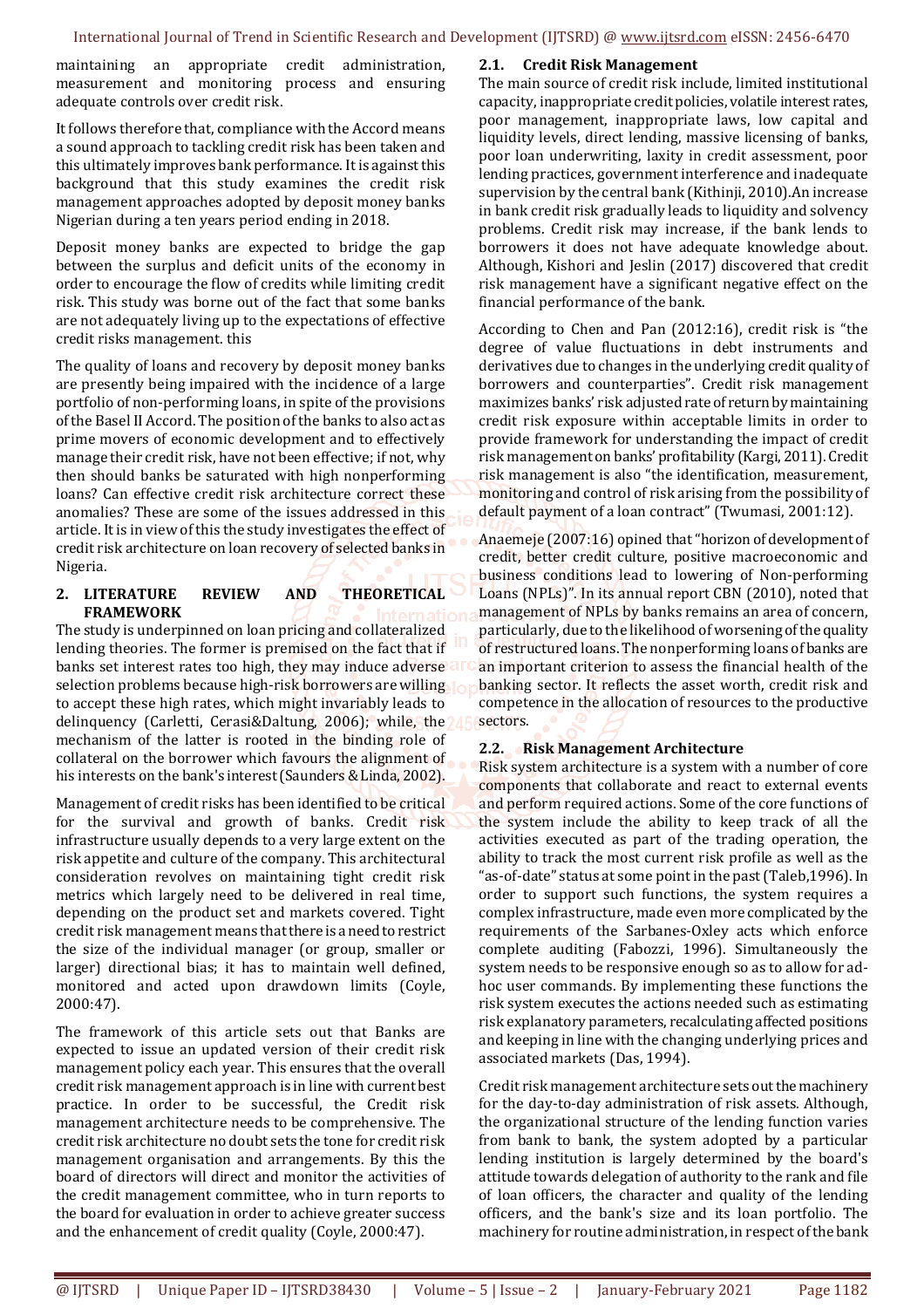#### International Journal of Trend in Scientific Research and Development (IJTSRD) @ www.ijtsrd.com eISSN: 2456-6470

is usually formulated along some general guidelines which include supervision, observance of covenants, margin requirements, excess lines, draw-downs, insurance and management of problem loans. These functions are executed by the various committees set up by the bank/ lender. In practice, there is usually a Directors' Loan Committee (DLC) as well as Officer Loan Review Committee (OLRC). The Directors' Loan Committee which is made up of the bank's MD, a senior loan officer and at least two board members is charged with such responsibilities as handling loan proposals beyond the scope of the OLRC and requests bordering on policy.

The OLRC is responsible for the continuous review of the bank's loan portfolio. It meets over troubled or distressed loans and reports to the Chief Executive and to the Board. It follows up on all weak loans until their weakness is corrected or the loan is collected. The OLRC in most banks has authority to reassign the loan if the officer is not making progress on the recovery. These two groups of loan committees are supported by Hampel, Coleman and Simpson, (1986). He submitted that two committees are necessary.

Banks, generally, have credit units or departments which perform crucial roles in the loan administration function. The department is supervisory in nature. It is separated from the credit approval function and serves primarily to advice or counsels both management and the credit officers. The credit risk architecture is a process involving the establishing of formal and legitimate policies and procedures that will ensure that: the proper authorities grant credit; the credit goes to the right people; the credit is granted for productive activities or for business or economic activities which are economically and technically viable; the appropriate size of credit is granted; the credit is recoverable and there is adequate flow of management information within the organization to monitor the credit facility (Kwaku, ) 2015).

The above interdependent process shows clearly that the tasked of having good quality loan portfolio is a primary responsibility of the Board and management of every lending institution which needs to set up policies and procedures that will lead to good loan underwriting and management systems to prevent the creation of loans that will eventually turn bad.

### **2.3. Non-Performing Loans and the Banking System in Nigeria**

Goldstein and Turner (1996:26) stated that "the accumulation of Non-Performing Loans (NPLs) is generally attributable to a number of factors, including economic downturn, macroeconomic volatility, high interest rates, and excessive reliance on overly high-priced inter-bank borrowings, insider borrowing and moral hazard". Many contractors borrow from banks to execute their projects, some of these projects are often abandoned due to none or poor mobilization from the government, or individual who own the projects; the loans borrowed have also been classified as non-performing loans adding to the existing bad loans. Government who also borrow from banks for some projects but due to the poor priority of projects, most of these projects are often abandoned and repayment of such borrowed amount often became difficult.

Somoye (2010:15) said that "NPLs also bring down investors' confidence in the banking system, thereby

discouraging them from making reasonable investments". As far as the Nigerian banking sector is concerned, something has to be done seriously and urgently to bring back the confidence of bank customers in the sector. Confidence is one of the things banks must offer in order to get the patronage of customers.

It is also relevant to state that the macroeconomic environment has an impact on the assessment borrowers and their ability to have a loan. An economy in growth is favorable to an increase in revenues and a decrease in financial distress. As a result, real GDP growth and employment are negatively associated with the NPL. Conversely, unemployment is positively related to the NPL.

In relation to factors that affect NPL, Fofack (2005) finds evidence that economic growth, real exchange rate appreciation, the real interest rate, net interest margins, and inter-bank loans are significant determinants of NPLs in these countries. The author attributes the strong association between the macroeconomic factors and non-performing loans to the undiversified nature of some African economies.

# **2.4. Empirical Review**

Al-Eitan and Tareq (2019) conducted a study on credit risk and financial performance of the Jordanian Commercial Banks in Amman Stock Exchange within the period of 2008 to 2017. This was premised on the ground that many banks with in this sub region are still considering the Credit Risk management as a minor activity. This is evident in the weak regulation of Credit Risk and worsening credit standards in the Jordanian banking sector. A panel data analysis was employed to determine the impact of Credit Risk on performance using 16 listed banks. The results showed that Credit Risk (measured by the ratio of doubtful debts to total loans, non-performing loans and loan losses to total loans) has a negative and significant impact on ROA, and ROE. While, the total deposits and bank size have positive and significant impact on financial performance of these Jordanian commercial banks.

Agyei and Dasah (2012) carried out a study on the relationship between credit risk and profitability of some selected banks in Ghana. A panel data from six purposively selected commercial banks covering a five-year period (2005-2009) was analyzed within the fixed effects framework. From the results, credit risk (measured by nonperforming loan rate, net charge-off rate, and the preprovision profit as a percentage of net total loans and advances) had a positive and significant relationship with bank profitability. The findings indicated that banks in Ghana enjoyed high profitability in spite of high credit risk; contrary to the normal view held in previous studies that credit risk indicators are negatively related to profitability.

Kithinji (2010) assessed the effect of credit risk management on the profitability of commercial banks in Kenya. Data on the amount of credit, level of non-performing loans and profits were collected for the period 2004 to 2008. The findings revealed that the bulk of the profits of commercial banks are not influenced by the amount of credit and nonperforming loans, therefore suggesting that other variables other than credit and non-performing loans impact on profits.

#### **METHODOLOGY**

The study examined the credit risk management of deposit money Banks in Nigerian. It adopted the survey designs. This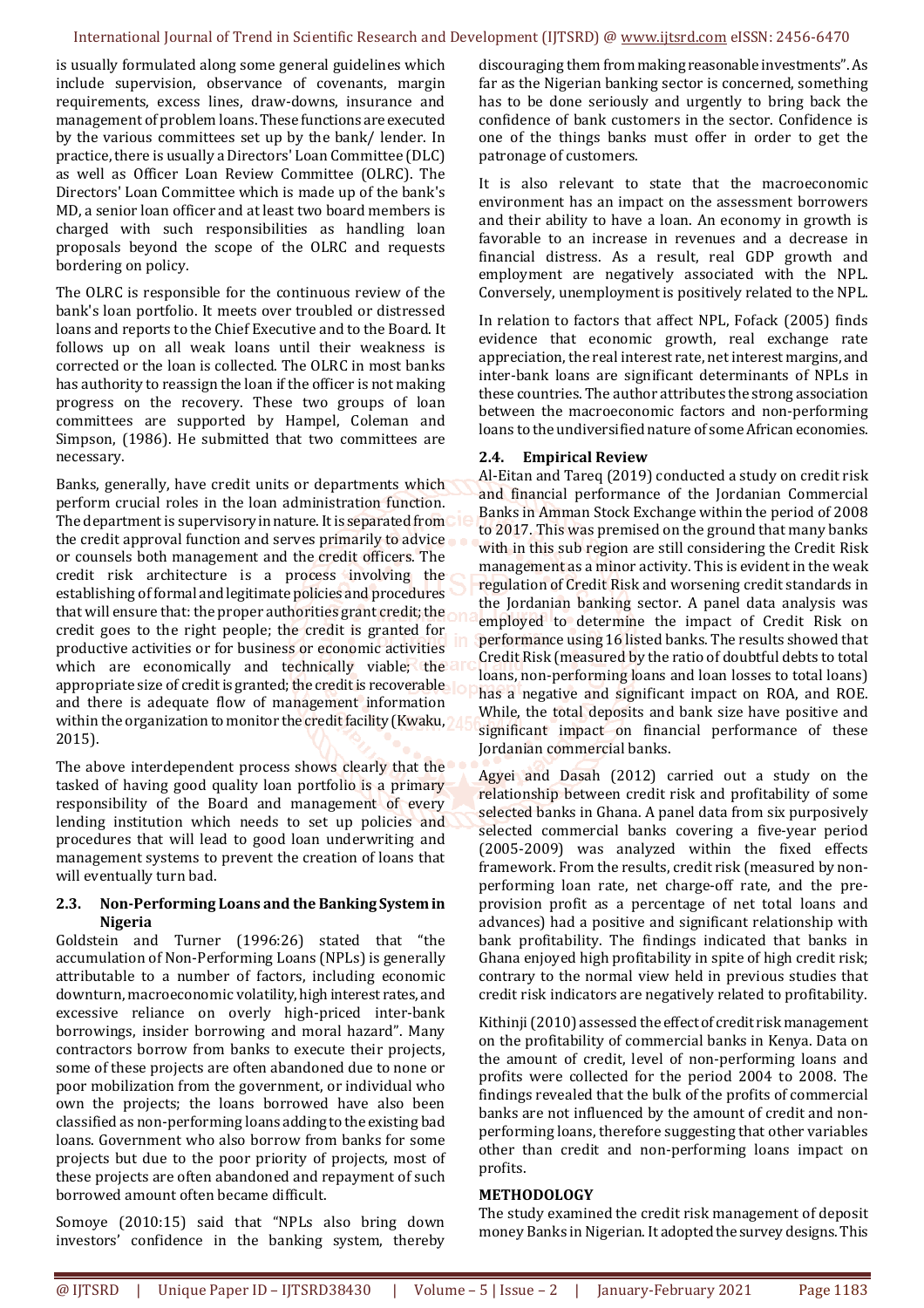#### International Journal of Trend in Scientific Research and Development (IJTSRD) @ www.ijtsrd.com eISSN: 2456-6470

design was used to examine the effect of credit risk architecture on loan recovery of deposit money Banks. The population of the study was 15 deposit money Banks in Nigeria that were operational between 2009 and 2019. The population for the survey research also consists of the credit risk management committee members of the 15 deposit money banks which are approximately 205. They have the ability to formulate strategy and policy based on credit risk appetite, credit risk attitudes and risk exposures. They also review credit risk management activities, track credit risk activity in the business units and keep the credit risk management context under review.

The judgmental sampling technique was used to select the 205 members of the credit risk management committee of the 15 deposit money banks. In this case, the population size doubles as the sample size.

The study therefore used the census sampling. The study used the primary data. The questionnaire instrument was adequately validated and the reliability result of 0.91 using the test-re test show that the instrument was reliable. In relations of method of analysis, the study used the OLS.

#### **Model Specification**

This model utilizes primary data on (credit risk Architecture) and loan recovery. The full specification of the regression equations are assumed to be as follows:

 $LR = \beta_0 + \beta_1 CRA + \epsilon_1$ 

LR=loan recovery; CRA=Credit Risk Architecture

#### **DATA PRESENTATION AND ANALYSIS Data Presentation**

Table 1 presented the distribution of responses on credit risk architecture. Responses reveal that 205 copies of an questionnaires were administered to the credit committee members of the 15 deposit money banks used. Out of that

number, only 205 copies of questionnaire were valid and used accordingly. This means that the analysis of primary data is based on 96.4 (194) percent rate of response.

Item 1 shows that 40.7% of the total sample strongly agreed that, banks carry out evaluation of exposure to credit risk before collateral. 36.9% agreed, 14.6% disagreed, 7.53% strongly disagreed, while 0.31% did not know. Item 2 has a response rate of 99.7% out of the total sample of 194. Out of these responses, 40.2% strongly agreed that collateral security evaluation are usually done before disbursement, 42.2% agreed, 11.5% disagree, 5.38% strongly disagreed, while 0.31% did not know.

Item 3 reveals that 82.5% of the respondents are affirmative that quarterly reporting of credit risk are done to ensure senior management awareness; (9.36% disagreed, 6.9% strongly disagreed) are not affirmative, while 0.61% do not know. The analysis of the data generated for item 4 reveals that 81.9% either strongly agree or agree to the fact that clear tolerance limits and risk appetite set at the Board level, are well communicated to the business units and periodically reviewed and monitored to adjust as appropriate. 17.05% were in disagreement, while 1.08% does not know. This buttresses the fact that information of credit risk are adequately communicated for proper adjustment. From the analysis of item 5, majority of the respondents, 82.7% are affirmative that Credit is only extended to suitable and well identified customers and never where there any doubt as to the ethical standards and record of the intending borrower. 15.8 % respondents were not in agreement; while 0.31% did not know. Table 2 contains information on the distribution of responses on loan recovery with items numbering 6 to 10. Items 6 to 10 revealed that more than 65 percent of the responses were affirmative that there is a high likelihood of credit risk assessment and other control measures in place.

|    |                                                                                                                                                                                      | <b>SA</b> | A     | D     | <b>SD</b> | Don't<br>know | <b>Total</b> |
|----|--------------------------------------------------------------------------------------------------------------------------------------------------------------------------------------|-----------|-------|-------|-----------|---------------|--------------|
| 1. | Banks carry out evaluation of exposure to credit risk before<br>collateral.                                                                                                          | 40.7%     | 36.9% | 14.6% | 7.53%     | 0.31%         | 100.0%       |
| 2. | Collateral security evaluation are usually done before<br>disbursement                                                                                                               | 40.2%     | 42.2% | 11.5% | 5.38%     | 0.31%         | 99.7%        |
| 3. | Quarterly reporting of credit risk are done to ensure Senior<br>Management awareness                                                                                                 | 43.1%     | 39.4% | 9.36% | 6.91%     | 0.61%         | 99.5%        |
| 4. | Clear tolerance limits and risk appetite set at the Board level,<br>are well communicated to the business units and periodically<br>reviewed and monitored to adjust as appropriate. | 44.1%     | 37.8% | 9.52% | 7.53%     | 1.08%         | 100.0%       |
| 5. | Credit is only extended to suitable and well identified<br>customers and never where there any doubt as to the ethical<br>standards and record of the intending borrower.            | 40.6%     | 42.1% | 8.6%  | 7.22%     | 0.31%         | 99.7%        |

# **Table 1 Percentage Distribution of Responses on Credit Risk Architecture**

**Source: Field survey, 2020** 

#### **Table 2 Distribution of Responses on Loan recovery**

|    |                                                                                                 | <b>SA</b> | A                 | D     | <b>SD</b> | Don't know | <b>Total</b> |
|----|-------------------------------------------------------------------------------------------------|-----------|-------------------|-------|-----------|------------|--------------|
| 1. | The likelihood of the recovery ratio on defaulted<br>obligation is quite encouraging.           |           | 41.8% 33.9%       | 15.5% | 8.1%      | 0.61%      | 100.0%       |
| 2. | The level of loan recovery from collateral is high.                                             |           | 38.8% 35.3%       | 14.9% | 9.38%     | 1.84%      | 100.0%       |
| 3. | The recovered loan by bank is in line with projections.                                         |           | 41.2% 35.5%       | 15.5% | 6.60%     | $1.2\%$    | 100.0%       |
| 4. | The internal rating score reflects the capacity of the<br>credit risk architecture of the bank. |           | 40.7% 32.9% 13.8% |       | 10.3%     | $2.3\%$    | 100.0%       |
| 5. | Collateral value are adjusted to reflect current par<br>conditions                              |           | 40.4% 33.7%       | 12.6% | 10.8%     | 2.5%       | 100.0%       |

#### **Source: Field survey, 2020**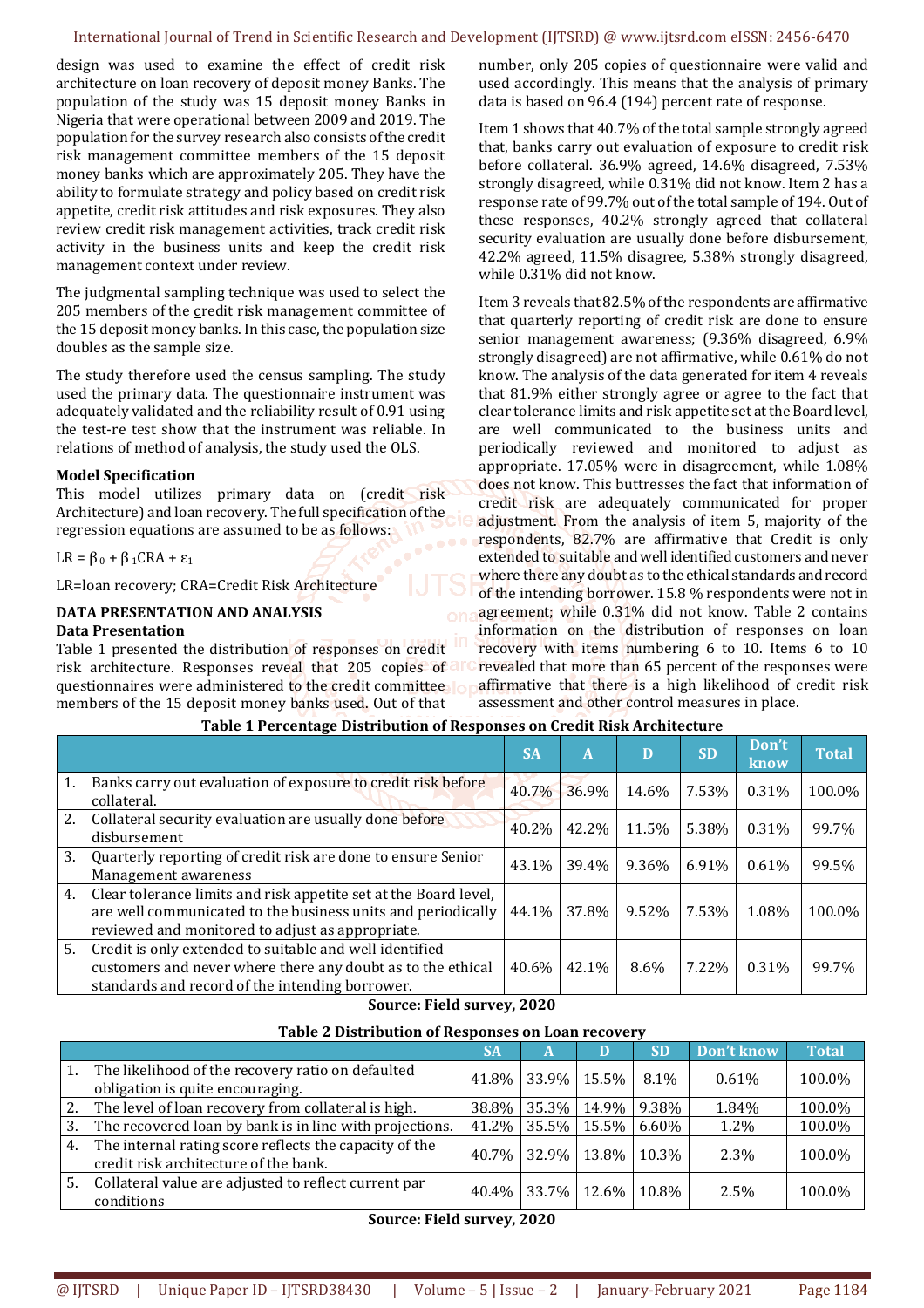#### **Model Summary on Hypotheses One**

| Table 3Coefficients <sup>a</sup> |                                                      |                                                         |                   |             |              |      |       |      |                   |  |
|----------------------------------|------------------------------------------------------|---------------------------------------------------------|-------------------|-------------|--------------|------|-------|------|-------------------|--|
| <b>Model</b>                     |                                                      | Unstandardized Coefficients   Standardized Coefficients |                   |             | $\mathbf{T}$ |      | $R^2$ |      |                   |  |
|                                  |                                                      |                                                         | <b>Std. Error</b> | <b>Beta</b> |              | Sig. |       |      | Sig.              |  |
|                                  | (Constant)                                           | 7.545                                                   | 4.121             |             | 1.830        | .083 | .770  | 55.8 | .000 <sup>a</sup> |  |
|                                  | LgCredit_risk_Arc                                    | 3.964                                                   | .121              | .608        | 32.760       | .000 |       |      |                   |  |
|                                  | a. Dependent Variable: Igloan recovery (credit risk) |                                                         |                   |             |              |      |       |      |                   |  |

Table 3 indicates the effect of Credit risk architecture on the loan recovery of selected banks in Nigeria. The coefficient of determination R2 showed favorable fit of 0.770 with an adjusted  $R^2$  of 0.725. This adjusted  $R^2$  shows that only about 73 percent of the observed changes in the loan recovery was explained by changes in credit risk architecture. The result of the adjusted R-squared was not coincident, this is because the collective statistical significance that was valued with the F-statistics also revealed favorable levels of [Fcal = 55.865 > Fcri<sub>0.05</sub> = 3.84]. This however shows that our model has a high predictive power.

However, in order to evaluate the statistical significance of credit risk architecture on loan recovery of deposit money banks in Nigeria, the t-statistics value was used and it was discovered that the expected apriori expectation for the independent variables, confirmed the theoretical stance that credit risk architecture significantly affect the loan recovery of selected banks in Nigeria. In response to this hypothesis, the results revealed a t-statistic of  $[t<sub>cal</sub>] = 32.760 > t<sub>0.05</sub> =$ 1.697] for credit risk architecture on loan recovery. This confirms that there is a significant effect of credit risk architecture on loan recovery of deposit money banks in Nigeria. This is also supported by the high result in our fstatistics that is more than our cut off point. To this end, Credit risk architecture significantly affects the loan recovery of selected banks in Nigeria.  $H_1$  is therefore accepted and  $H_0$  is rejected.

#### **Summary, Conclusion and Recommendations**

This study focused on credit risk management of deposit money banks in Nigerian. The result shows that credit risk architecture significantly affect the loan recovery of selected banks in Nigeria. This result culminates into the fact that adequate credit risk architecture enhances recovery of loan and adequate reduction of non-performing loans.

Management of credit risks has been identified to be critical for the survival and growth of banks. Credit risk infrastructure usually depends to a very large extent on the risk appetite and culture of the company. This architectural consideration revolves on maintaining tight credit risk metrics which largely need to be delivered in real time, depending on the product set and markets covered. In no particular order, tight credit risk management means that there is need to restrict the size of the individual manager (or group, smaller or larger) directional bias; it has to maintain well defined, monitored and acted upon drawdown limits.

Credit exposures arise principally in lending activities that lead to loans and advances. Banks are expected to adequately draw up a platform or architecture of managing risk inherent in loans and advances. This architecture in terms of planning and controlling on credit is usually carried out by Banks for preliminary screening of facility requests, detailed credit risk analysis, risk rating, risk triggered review for approval of facilities, controlled credit of approved facilities, processes and guidelines for developing credit

opportunities, and creating quality risk assets in line with the banks' risk management policies. This does not preclude credit risk minimization associated with non- performance of risk assets, clear requirements and guidelines for ongoing management of the risk asset portfolio and definition of individual risk exposures.

Effective credit risk architecture inculcates collateral management, facility performance monitoring, quality reviews, classification and risk portfolio reporting. The credit risk structure which is an embodiment of the architecture should be ready to always take deliberate action on a proactive basis to minimize the bank's loss on nonperforming exposures. The credit risk architecture also manages loan quality; ensure that the banks' reputations are aligned with the bank's objective of conservative risk appetite that is balanced against a desire for reasonable returns. The credit risk structures of banks are also to take cognizance of the economic prevalence of its environment.

Based on the findings of the study, it was recommended that deposit money Banks should enhance their credit risk architecture to always include collateral review and management, facility performance monitoring, quality reviews, classification and risk portfolio reporting. Banks' credit granting decisions should be based on the results of the risk assessment, client's solvency, available collateral, and transaction compliance with policies; and Banks should endeavour to make credits available to the deficit unit at an affordable or moderate interest rate as a means of cushioning the effect of the dwindling state of the economy.

#### **REFERENCES**

- [1] Agyei, D. &Dasah, A. M. (2012). *Commercial Bank Risk Management: An Analysis of the Process*. Philadelphia: The Wharton School of the University of Pennsylvania.
- [2] Al-Eitan G. N. &Tareq O. B. (2019). Credit Risk and Financial Performance of the Jordanian Commercial Banks: A Panel Data Analysis. *Academy of Accounting and Financial Studies Journal 23(5), 1-13*
- [3] Amene, T. B., &Alemu, G. A. (2019). Determinants of financial performance in private banks: A case in Ethiopia. *African Journal of Business Management, 13*(9), 291-308.
- [4] Anaemeje, A. C (2007). Banking and Finance Professionalism in the 21st Century and Beyond. *The Nigerian Banker, Journal of the Chartered Institute of Bankers of Nigeria, (October-December ed. ), 14-17.*
- [5] Basel II Accord (2009). Enhancements to the Basel II framework, July.
- [6] Carletti, E., Cerasi, V. &Daltung, S. (2006). Multiple-Bank Lending: Diversification and Free riding in Monitoring. *Department of Statistics Working Paper*: UniversitadegliStudi di Milano- Bicocca.